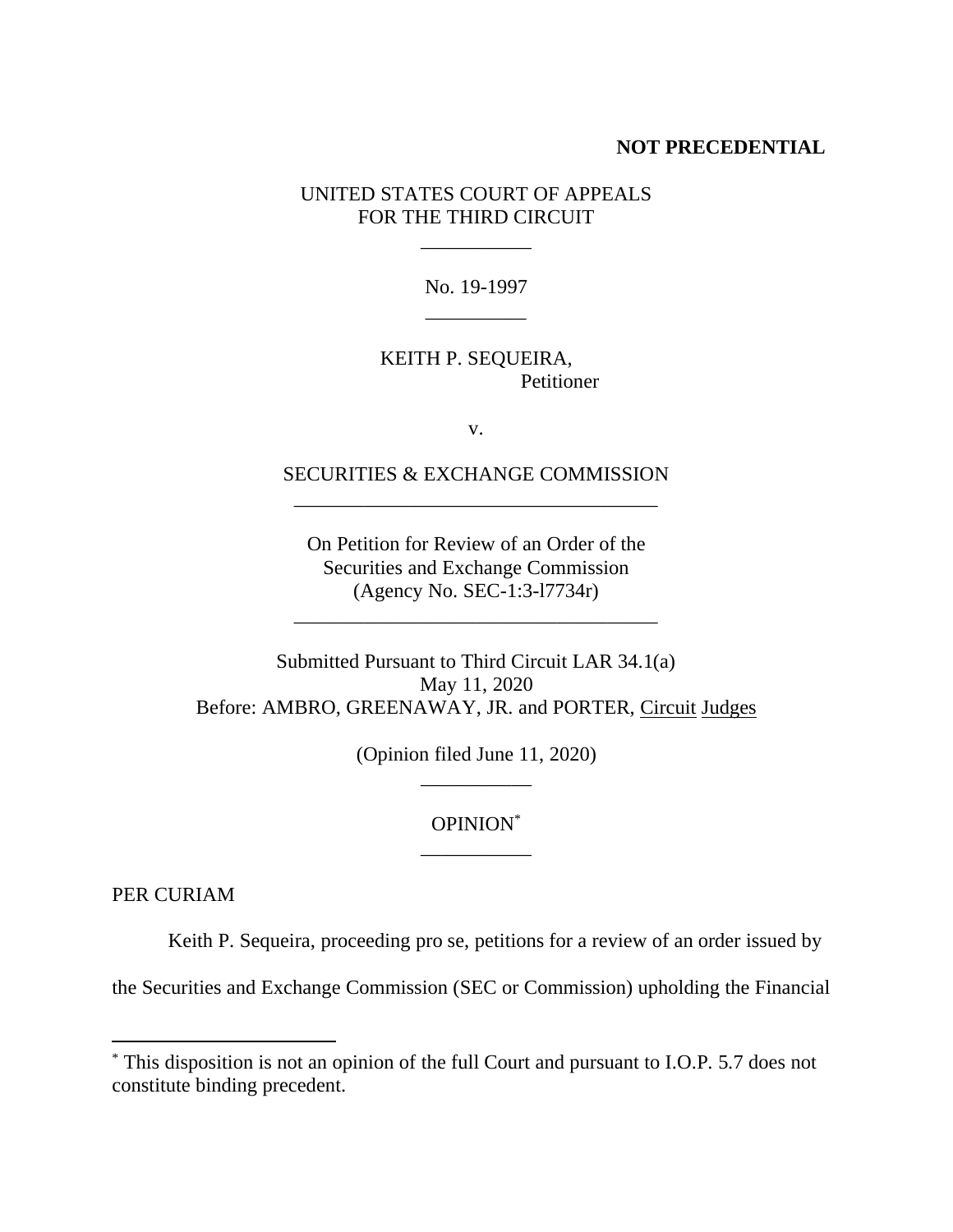Industry Regulatory Authority's (FINRA) decision to indefinitely suspend him from associating with any member firm. FINRA imposed the suspension because Sequeira failed to pay an award to Wells Fargo Advisors that was entered by a FINRA arbitration panel. For the following reasons, we will affirm.

Sequeira worked for Wells Fargo as a registered broker. In February 2010, Wells Fargo loaned Sequeira over \$47,000 pursuant to a "Client Service and Loyalty Award-Level One Agreement" and a promissory note. Under the terms of those documents, Sequeira was obligated to repay the loan if he was terminated. Both the Level One Agreement and the promissory note contained arbitration clauses stating that "any action instituted as a result of any controversy arising out of [the Level One Agreement or the note], or … [the] interpretation thereof shall be brought before the arbitration facility of [FINRA] to the exclusion of all others." Wells Fargo terminated Sequeira's employment in August 2010. Sequeira failed to repay the loan, and Wells Fargo commenced a FINRA arbitration action against him. A FINRA arbitration panel awarded Wells Fargo compensatory damages, plus interest, as well as attorneys' fees. In the August 5, 2014, letter notifying Sequeira of the decision, FINRA explained that it could suspend his registration if he failed to comply with the award.

Sequeira did not pay the award. Instead, he filed in action in the Superior Court of New Jersey seeking to vacate the arbitration award. But because he failed to properly serve the summons and complaint on the defendants, the state court dismissed the action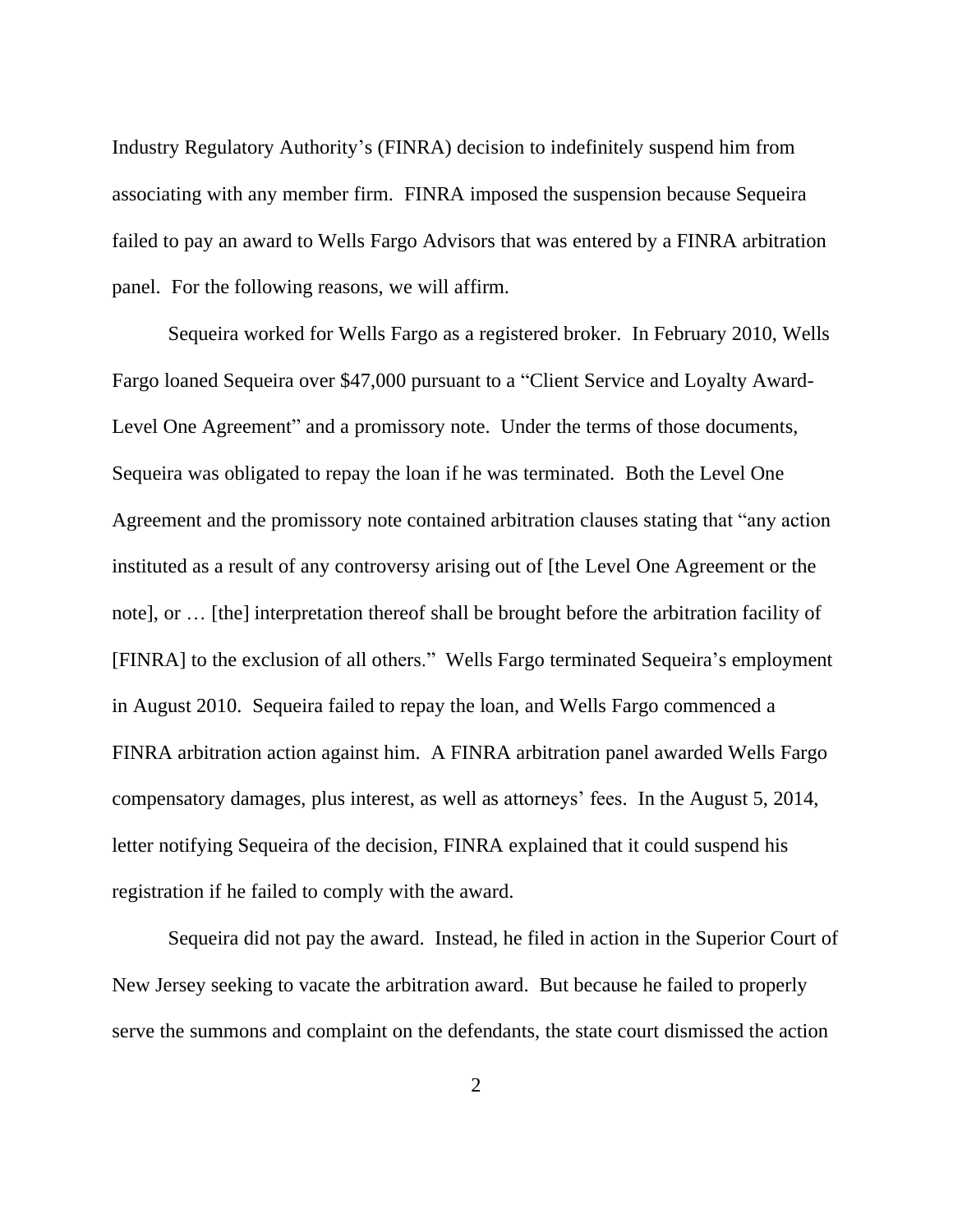without prejudice for lack of prosecution on March 27, 2015. Thereafter, Sequeira unsuccessfully sought to have the case reinstated.<sup>1</sup>

Meanwhile, on July 27, 2016, Wells Fargo notified FINRA that Sequeira had not complied with the award. Shortly thereafter, FINRA's Office of Dispute Resolution told Sequeira that, effective August 19, 2016, FINRA would suspend Sequeira from associating with any FINRA member firm unless he demonstrated that he had (1) paid the award; (2) entered into a settlement agreement concerning the award; (3) timely filed an action to vacate or modify the award and that such motion had not been denied; or (4) filed for bankruptcy and that the award had not been deemed non-dischargeable. In response, Sequeira argued that he satisfied condition (3) because his action in the Superior Court had been denied without prejudice, rather than on the merits. A FINRA hearing officer issued an expedited written decision, rejecting Sequeira's argument and ordering that Sequeira be suspended from associating with any member firms until he paid the award in full, settled the matter, or filed a bankruptcy petition. Sequeira sought

<sup>&</sup>lt;sup>1</sup> In particular, Sequeira moved for an extension of time to file and serve an amended complaint, but the Superior Court denied his request. Later, the Superior Court denied Sequeira's motion to reconsider the denial of the motion for an extension of time, noting that the case "remains closed." Undeterred, Sequeira attempted to reinstate the action by serving his original complaint on Wells Fargo. On September 30, 2016, the Superior Court concluded that Sequeira failed to provide either good cause or exceptional circumstances for his failure to prosecute the action, and again stated that the case "remains closed." The Superior Court's orders were affirmed. See Sequeira v. Wells Fargo Advisors, LLC, Docket No. A-1995-16T1, 2018 WL 3018882 (N.J. Super. Ct., App. Div., June 18, 2018).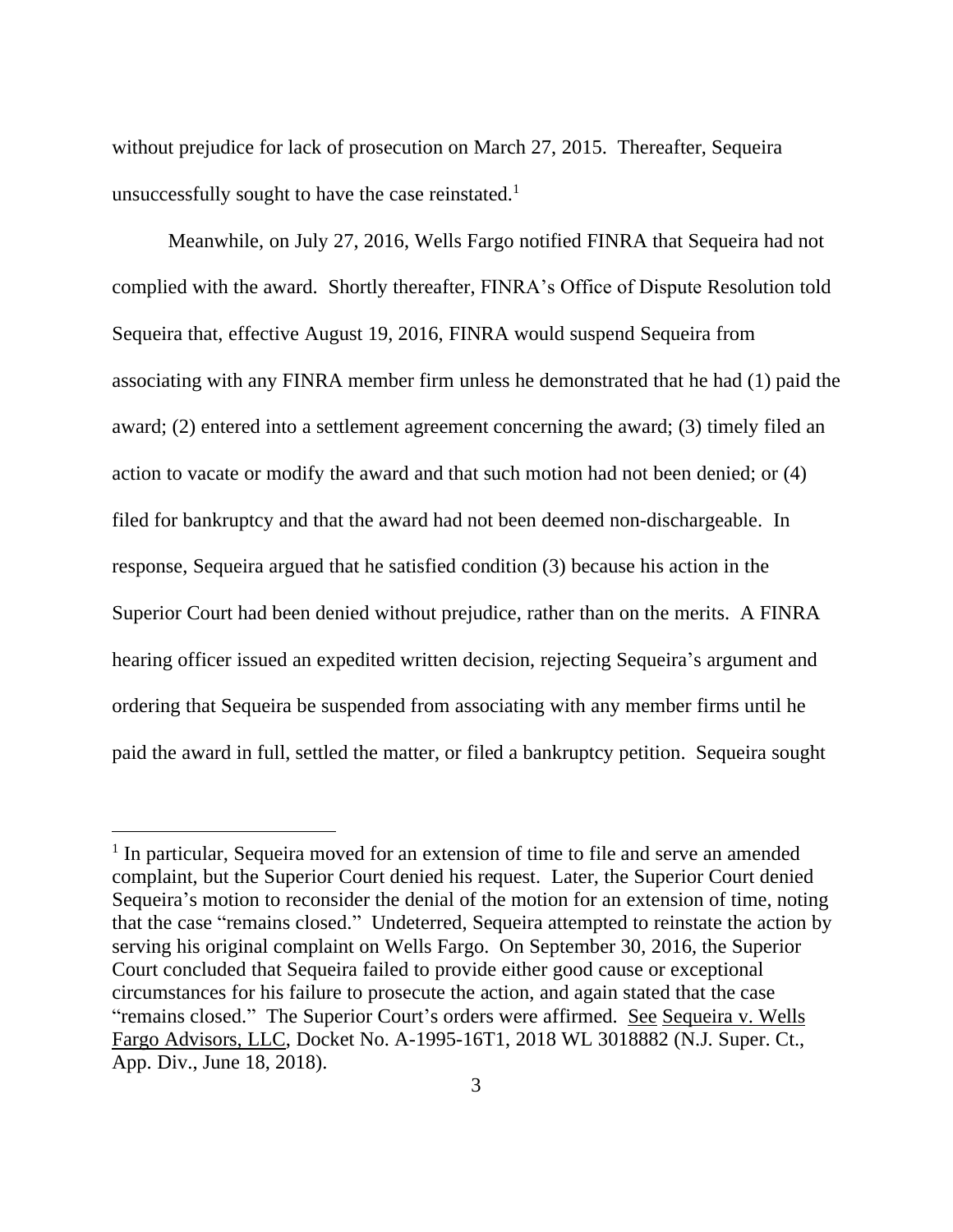review of that decision by the Commission. See Securities Exchange Act Section 19(d) [15 U.S.C. § 78s(d)].

The Commission concluded that the specific grounds on which FINRA based Sequeira's suspension existed in fact, that the suspension was in accordance with FINRA's rules, and that FINRA had applied its rules in a manner consistent with the Securities Exchange Act.<sup>2</sup> See Securities Exchange Act Section 19(f) [15 U.S.C. 78s(f)]. Accordingly, the Commission dismissed Sequeira's application for review. See In re Application of Keith Patrick Sequeira for Review of Action Taken by FINRA, Exchange Act Release No. 85231, 2019 WL 995508, at \*9-10 (SEC Mar. 1, 2019). Sequeira petitions for review of the Commission's order.

We have jurisdiction to review a final order of the Commission under Section 25(a) of the Securities Exchange Act, 15 U.S.C. § 78y(a)(1). We review the Commission's decision to uphold sanctions for abuse of discretion and overturn the sanction only if "unwarranted in law or … without justification in fact …." Butz v. Glover Livestock Comm'n Co., Inc., 411 U.S. 182, 185-86 (1973) (citation and internal quotation marks omitted). An abuse of discretion occurs where (1) a sanction is "palpably disproportionate to the violation," or (2) the Commission "fail[s] to support the

 $2$  In an earlier decision, the Commission had remanded the matter to a hearing officer for clarification whether the sanction imposed was disciplinary or non-disciplinary. The type of sanction imposed affects the standard of review applied by the Commission. Thereafter, a FINRA hearing officer issued a second expedited decision clarifying that the suspension was not intended to be disciplinary in nature, but instead was aimed at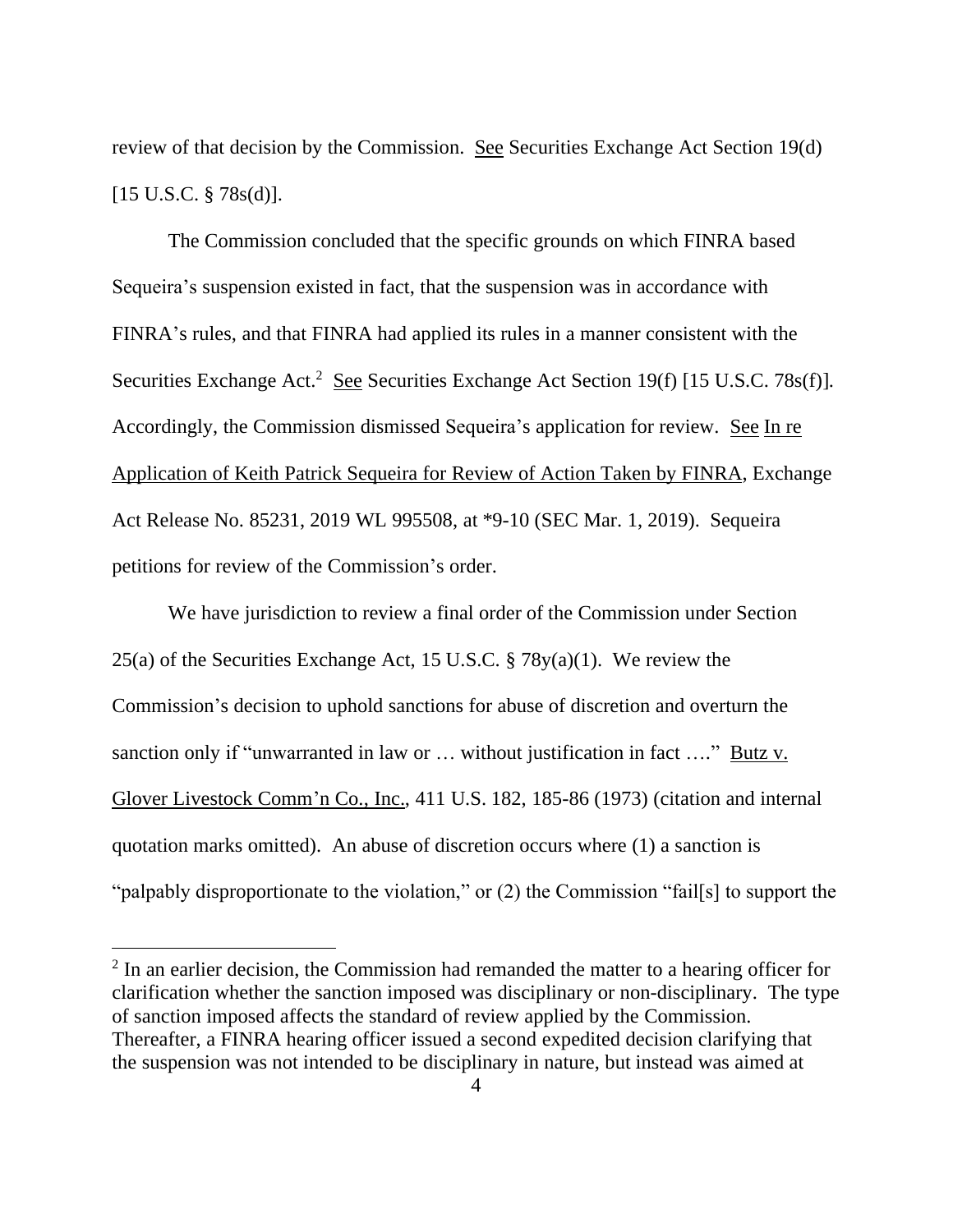sanction chosen with a meaningful statement of findings and conclusions, and the reasons or basis therefor, on all the material issues of fact, law, or discretion presented on the record." McCarthy v. SEC, 406 F.3d 188 188 (2d Cir. 2005) (citation omitted) (internal quotation marks omitted).

As noted above, a party who does not comply with an award issued by FINRA may avoid suspension by demonstrating, inter alia, that he has filed a timely motion to vacate or modify the award and the motion has not been denied. See FINRA Regulatory Notice 10-31, 2010 WL 2712571, at \*2 (effective July 2, 2010). Sequeira contends that this defense should have shielded him from suspension because, although the New Jersey Superior Court dismissed his action to vacate the award, it did so without prejudice, rather than "on the merits." Appellant's Br., 35. The Commission properly rejected this argument. As the Commission explained, FINRA rules "do not require that a motion to vacate an arbitration award be denied on the merits. Nor do they distinguish requests to vacate arbitration awards that are denied 'with prejudice' from those that are denied 'without prejudice.'" See Sequeira, 2019 WL 995508, at \*5; see also FINRA Manual, By-Laws of the Corporation, Art. VI, Sec. 3(b) (stating that FINRA may suspend any person who fails to comply with an arbitration award "where a timely motion to vacate or modify [an] award … has been denied"). Moreover, the possibility, however remote, that

<sup>&</sup>quot;influenc[ing] Sequeira to comply with the arbitration award."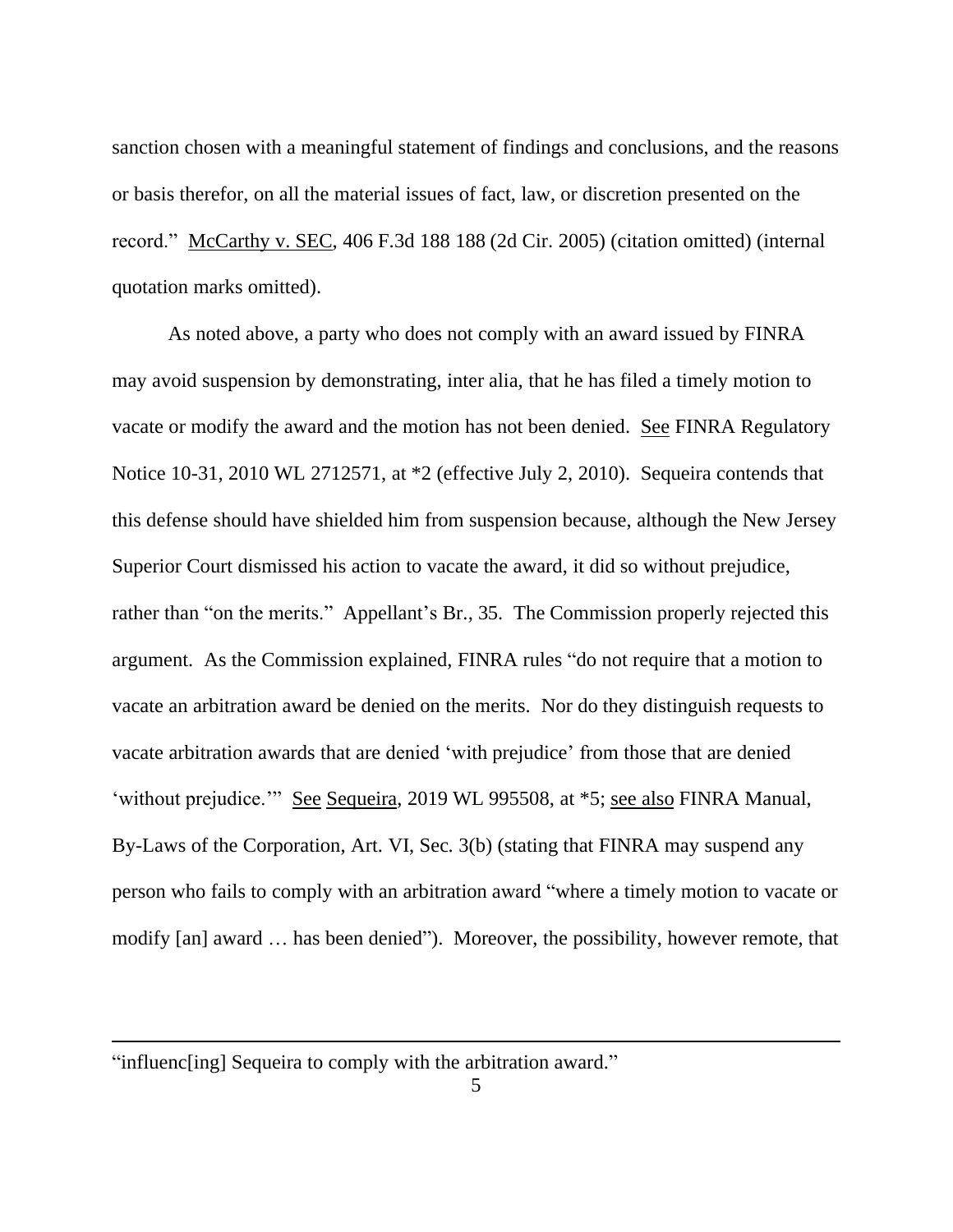Sequeira's dismissed state court action might be reinstated does not change the fact that his attempt to vacate the award had been denied.

Sequeira's remaining claims also lack merit. First, Sequeira argues that FINRA lacked jurisdiction to compel him to arbitrate his dispute with Wells Fargo because the arbitration clauses did not notify him that he was waiving his right to sue. The Commission correctly rejected this argument because an arbitration award cannot be collaterally attacked by a respondent in a FINRA expedited proceeding. The Commission had jurisdiction to review only FINRA's decision to suspend Sequeira based on his failure to pay the award. Any challenge to the award itself, including a claim that the arbitration panel lacked jurisdiction, should have been brought "in a court of competent jurisdiction." See FINRA Rule 13904(j); Robert Tretiak, Exchange Act Release No. 47534, 56 S.E.C. 209, 2003 WL 1339182, at \*5 (SEC Mar. 19, 2003) ("As we have stated on numerous occasions, an applicant may not collaterally attack an arbitration award … in a disciplinary proceeding for failure to pay that award.").

Second, he asserts that FINRA's initial decision contained libelous statements. The Commission properly concluded that the libel allegations were "outside the scope of this proceeding." Sequeira, 2019 WL 995508, at \*8. The allegedly libelous statements were made in FINRA's initial decision, rather than in its decision following the Commission's remand. See note 2, *supra*. Thus, those statements were not part of the FINRA decision that the Commission reviewed. In addition, the statements had no